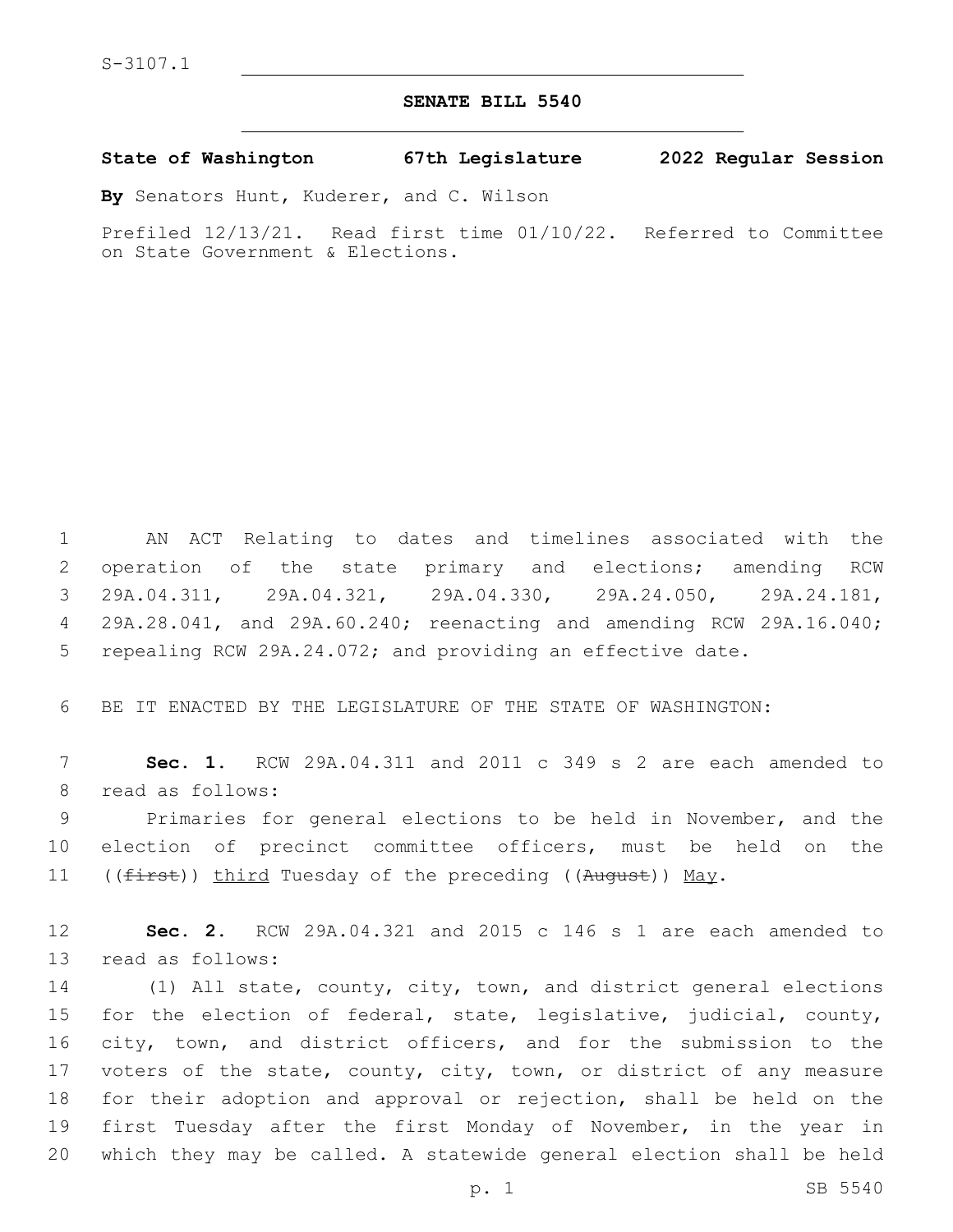on the first Tuesday after the first Monday of November of each year. However, the statewide general election held in odd-numbered years shall be limited to (a) city, town, and district general elections as provided for in RCW 29A.04.330, or as otherwise provided by law; (b) the election of federal officers for the remainder of any unexpired terms in the membership of either branch of the Congress of the United States; (c) the election of state and county officers for the remainder of any unexpired terms of offices created by or whose duties are described in Article II, section 15, Article III, sections 16, 17, 19, 20, 21, 22, and 23, and Article IV, sections 3 and 5 of the state Constitution and RCW 2.06.080; (d) the election of county officers in any county governed by a charter containing provisions calling for general county elections at this time; and (e) the approval or rejection of state measures, including proposed constitutional amendments, matters pertaining to any proposed constitutional convention, initiative measures and referendum measures proposed by the electorate, referendum bills, and any other matter provided by the legislature for submission to the electorate.

 (2) A county legislative authority may call a special county election by presenting a resolution to the county auditor prior to the proposed election date. A special election called by the county legislative authority shall be held on one of the following dates as 23 decided by such governing body:

24 (a) The second Tuesday in February;

- 
- 

25 (b) The fourth Tuesday in April;

(c) The day of the primary as specified by RCW 29A.04.311; or

(d) The first Tuesday after the first Monday in November.

 (3) A resolution calling for a special election on a date set forth in subsection (2)(a) and (b) of this section must be presented to the county auditor at least sixty days prior to the election date. A resolution calling for a special election on a date set forth in subsection (2)(c) of this section must be presented to the county auditor no later than the Friday immediately before the first day of regular candidate filing. A resolution calling for a special election on a date set forth in subsection (2)(d) of this section must be 36 presented to the county auditor no later than the ((day of the 37 primary)) first business day of August.

 (4) In addition to the dates set forth in subsection (2)(a) through (d) of this section, a special election to validate an excess levy or bond issue may be called at any time to meet the needs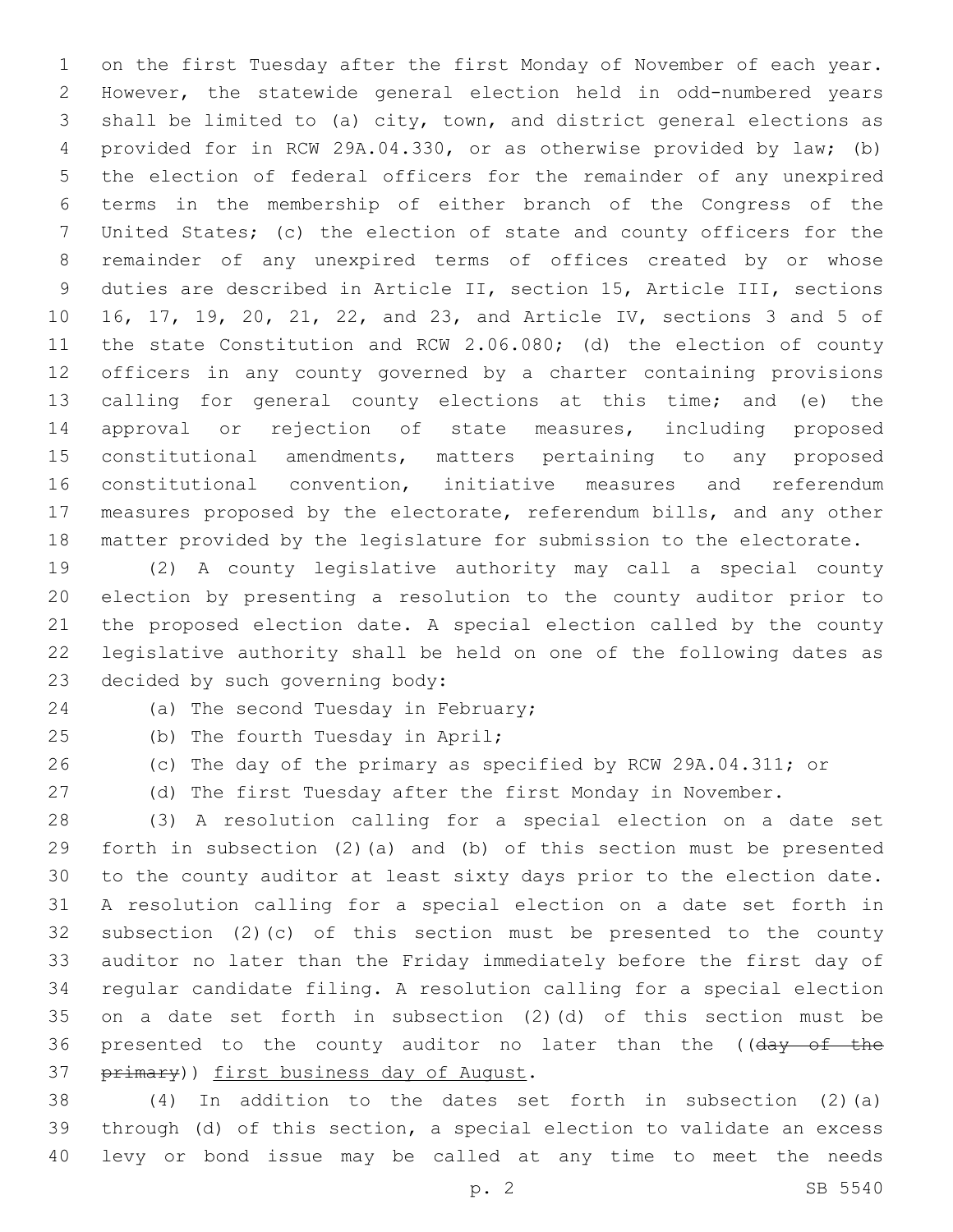resulting from fire, flood, earthquake, or other act of God. Such county special election shall be noticed and conducted in the manner 3 provided by law.

 (5) This section shall supersede the provisions of any and all other statutes, whether general or special in nature, having different dates for such city, town, and district elections, the purpose of this section being to establish mandatory dates for holding elections. This section shall not be construed as fixing the time for holding primary elections, or elections for the recall of 10 any elective public officer.

 **Sec. 3.** RCW 29A.04.330 and 2015 c 146 s 2 are each amended to 12 read as follows:

 (1) All city, town, and district general elections shall be held throughout the state of Washington on the first Tuesday following the first Monday in November in the odd-numbered years.

16 This section shall not apply to:

(a) Elections for the recall of any elective public officer;

 (b) Public utility districts, conservation districts, or district elections at which the ownership of property within those districts is a prerequisite to voting, all of which elections shall be held at the times prescribed in the laws specifically applicable thereto;

 (c) Consolidation proposals as provided for in RCW 28A.315.235 and nonhigh capital fund aid proposals as provided for in chapter 24 28A.540 RCW; and

 (d) Special flood control districts consisting of three or more 26 counties.

 (2) The county auditor, as ex officio supervisor of elections, upon request in the form of a resolution of the governing body of a city, town, or district, presented to the auditor prior to the proposed election date, shall call a special election in such city, town, or district, and for the purpose of such special election he or she may combine, unite, or divide precincts. Such a special election shall be held on one of the following dates as decided by the 34 governing body:

35 (a) The second Tuesday in February;

36 (b) The fourth Tuesday in April;

 (c) The day of the primary election as specified by RCW 38 29A.04.311; or

(d) The first Tuesday after the first Monday in November.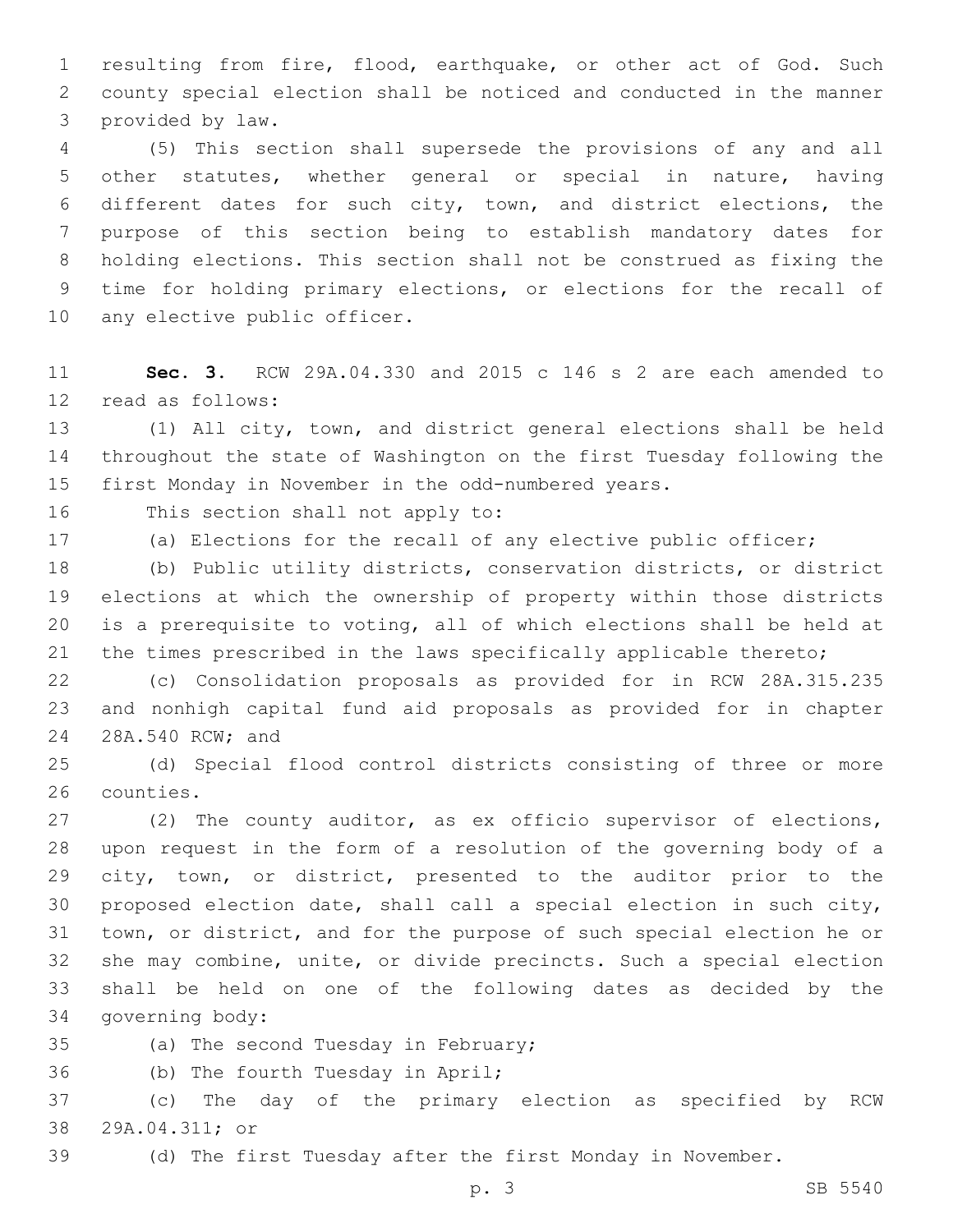(3) A resolution calling for a special election on a date set forth in subsection (2)(a) and (b) of this section must be presented to the county auditor at least sixty days prior to the election date. A resolution calling for a special election on a date set forth in subsection (2)(c) of this section must be presented to the county auditor no later than the Friday immediately before the first day of regular candidate filing. A resolution calling for a special election on a date set forth in subsection (2)(d) of this section must be 9 presented to the county auditor no later than the ((day of the 10 primary)) first business day of August.

 (4) In addition to subsection (2)(a) through (d) of this section, a special election to validate an excess levy or bond issue may be called at any time to meet the needs resulting from fire, flood, earthquake, or other act of God, except that no special election may be held between the first day for candidates to file for public office and the last day to certify the returns of the general election other than as provided in subsection (2)(c) and (d) of this section. Such special election shall be conducted and notice thereof 19 given in the manner provided by law.

 (5) This section shall supersede the provisions of any and all other statutes, whether general or special in nature, having different dates for such city, town, and district elections, the purpose of this section being to establish mandatory dates for 24 holding elections.

 **Sec. 4.** RCW 29A.16.040 and 2011 c 349 s 5 and 2011 c 10 s 26 are 26 each reenacted and amended to read as follows:

27 (1) The county legislative authority of each county in the state shall divide the county into election precincts and establish the 29 boundaries of the precincts. The auditor of each county may propose in writing any adjustment to the division of election precincts or precinct boundaries to the county legislative authority at least 45 days prior to the date found in subsection (2) of this section. If the county legislative authority does not formally reject or adopt a modification to the auditor's proposed changes within 45 days, the proposal is adopted.

 $((+1))$   $(2)$  Precinct boundaries may be altered at any time as long as sufficient time exists prior to a given election for the necessary procedural steps to be honored. Except as permitted under 39 subsection  $((+3+))$   $(4)$  of this section, no precinct changes may be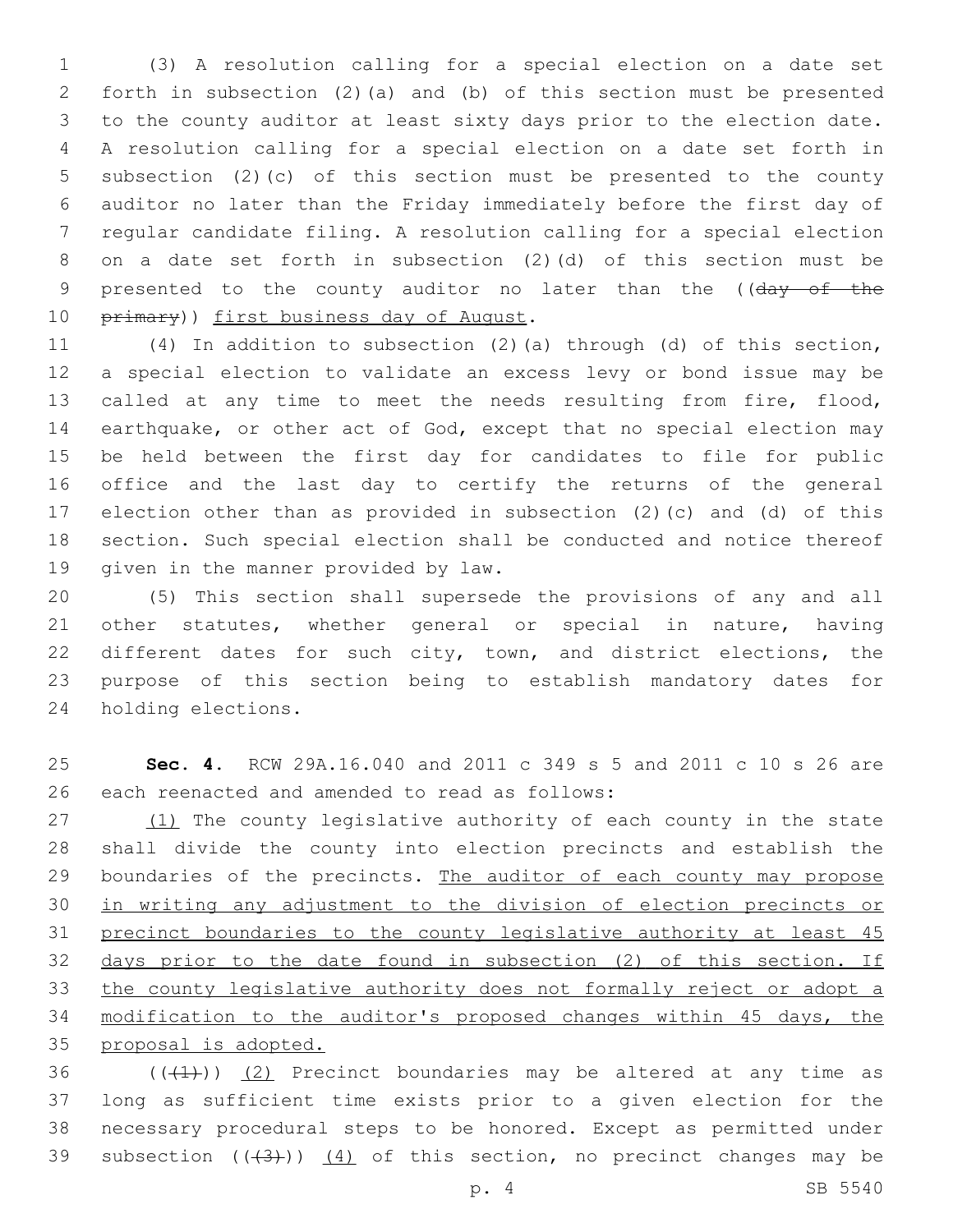1 made during the period starting ((fourteen)) seven days prior to the 2 first day for candidates to file for the primary election and ending 3 with the day of the general election.

 $(1 + 2)(1 + 3)$  The ((county legislative authority may establish by 5 ordinance a limitation on the)) maximum number of active registered 6 voters in each precinct ((within its jurisdiction. The number may be 7 less than the number established by law, but in no case may the 8 number exceed)) is one thousand five hundred active registered 9 voters.

 $((+3+))$   $(4)$  The county auditor shall temporarily adjust precinct boundaries when a city or town annexes unincorporated territory to 12 the city or town, or whenever unincorporated territory is incorporated as a city or town. The adjustment must be made as soon as possible after the approval of the annexation or incorporation. The temporary adjustment must be limited to the minimum changes necessary to accommodate the addition of the territory to the city or town, or to establish the eligible voters within the boundaries of the new city or town, and remains in effect only until precinct boundary modifications reflecting the annexation or incorporation are 20 formally adopted by the county legislative authority or modifications are adopted pursuant to subsection (1) of this section.

22 **Sec. 5.** RCW 29A.24.050 and 2011 c 349 s 7 are each amended to 23 read as follows:

24 Except where otherwise provided by this title, declarations of 25 candidacy for the following offices shall be filed during regular 26 business hours with the filing officer beginning the fourth Monday 27 ((two weeks before Memorial day)) in February and ending the 28 following Friday in the year in which the office is scheduled to be 29 voted upon:

30 (1) Offices that are scheduled to be voted upon for full terms or 31 both full terms and short terms at, or in conjunction with, a state 32 general election; and

 (2) Offices where a vacancy, other than a short term, exists that has not been filled by election and for which an election to fill the vacancy is required in conjunction with the next state general 36 election.

37 This section supersedes all other statutes that provide for a 38 different filing period for these offices.

p. 5 SB 5540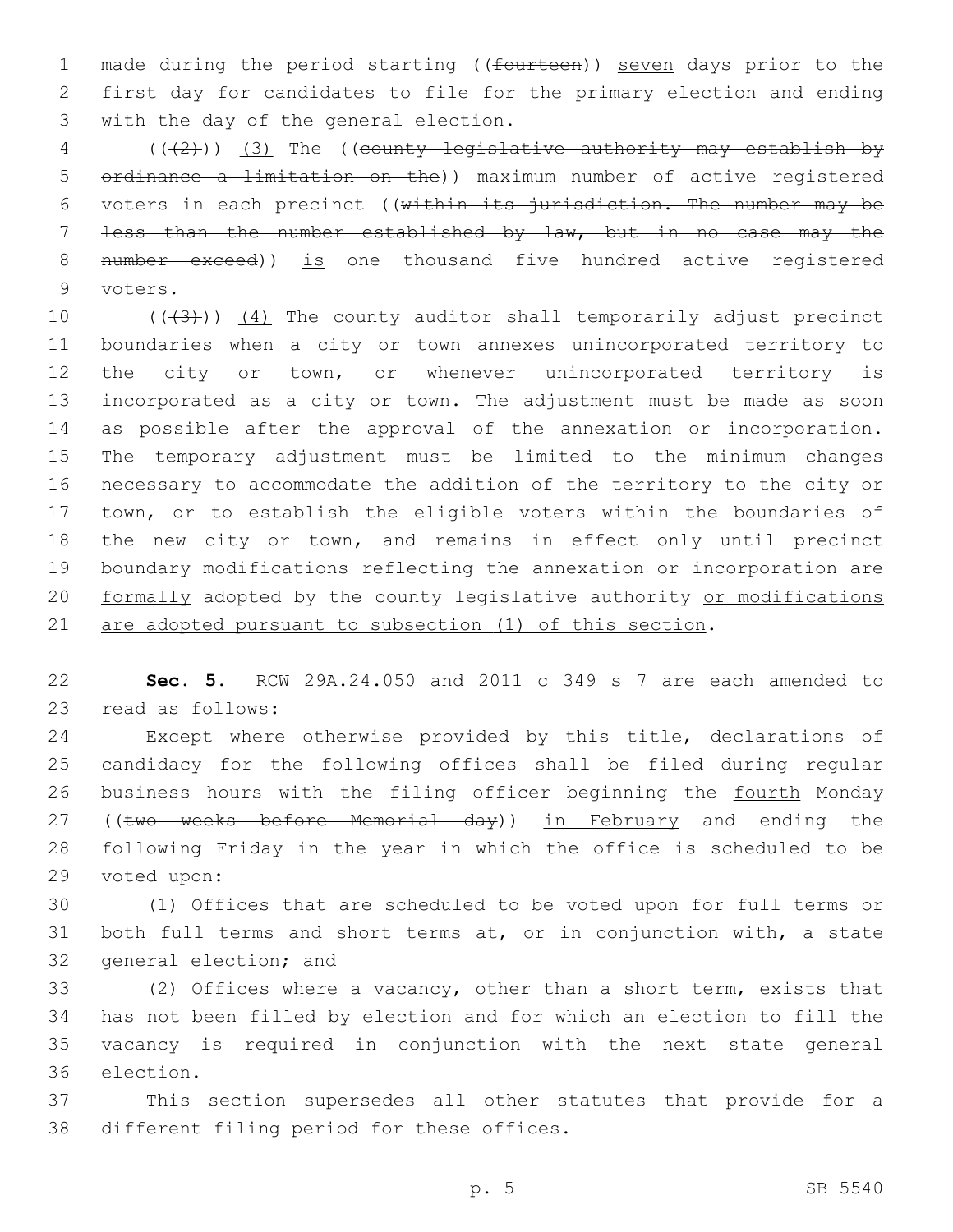**Sec. 6.** RCW 29A.24.181 and 2011 c 349 s 11 are each amended to 2 read as follows:

 (1) If a void in candidacy occurs following the regular filing period and deadline to withdraw, but prior to the day of the primary, filings for that office shall be reopened for a period of three normal business days, such three-day period to be fixed by the filing officer. The filing officer shall provide notice of the special filing period to newspapers, radio, and television in the county, and online. The candidate receiving a plurality of the votes cast for that office in the general election is deemed elected.

 (2) This section does not apply to voids in candidacy in the office of precinct committee officer, which are filled by appointment 13 pursuant to RCW ((29A.28.071)) 29A.80.031.

 **Sec. 7.** RCW 29A.28.041 and 2013 c 11 s 34 are each amended to 15 read as follows:

 (1) Whenever a vacancy occurs in the United States house of representatives or the United States senate from this state, the governor shall order a special election to fill the vacancy.

 (2) Within ten days of such vacancy occurring, he or she shall issue a writ of election fixing a date for the primary at least seventy days after issuance of the writ, and fixing a date for the election at least seventy days after the date of the primary. If the vacancy is in the office of United States representative, the writ of election shall specify the congressional district that is vacant.

 (3) If the vacancy occurs less than eight months before a general election and before the close of the filing period for that general election, the special primary and special vacancy election must be held in concert with the state primary and general election in that 29 year.

 (4) If the vacancy occurs on or after the first day for filing under RCW 29A.24.050 and on or before the close of the filing period, a special filing period of three normal business days shall be fixed and notice thereof given to all media, including press, radio, and television within the area in which the vacancy election is to be held, to the end that, insofar as possible, all interested persons 36 will be aware of such filing period.

 (5) If the vacancy occurs after the filing period under RCW 29A.24.050 and before the first day of May, a special filing period of three normal business days shall be fixed and notice thereof given